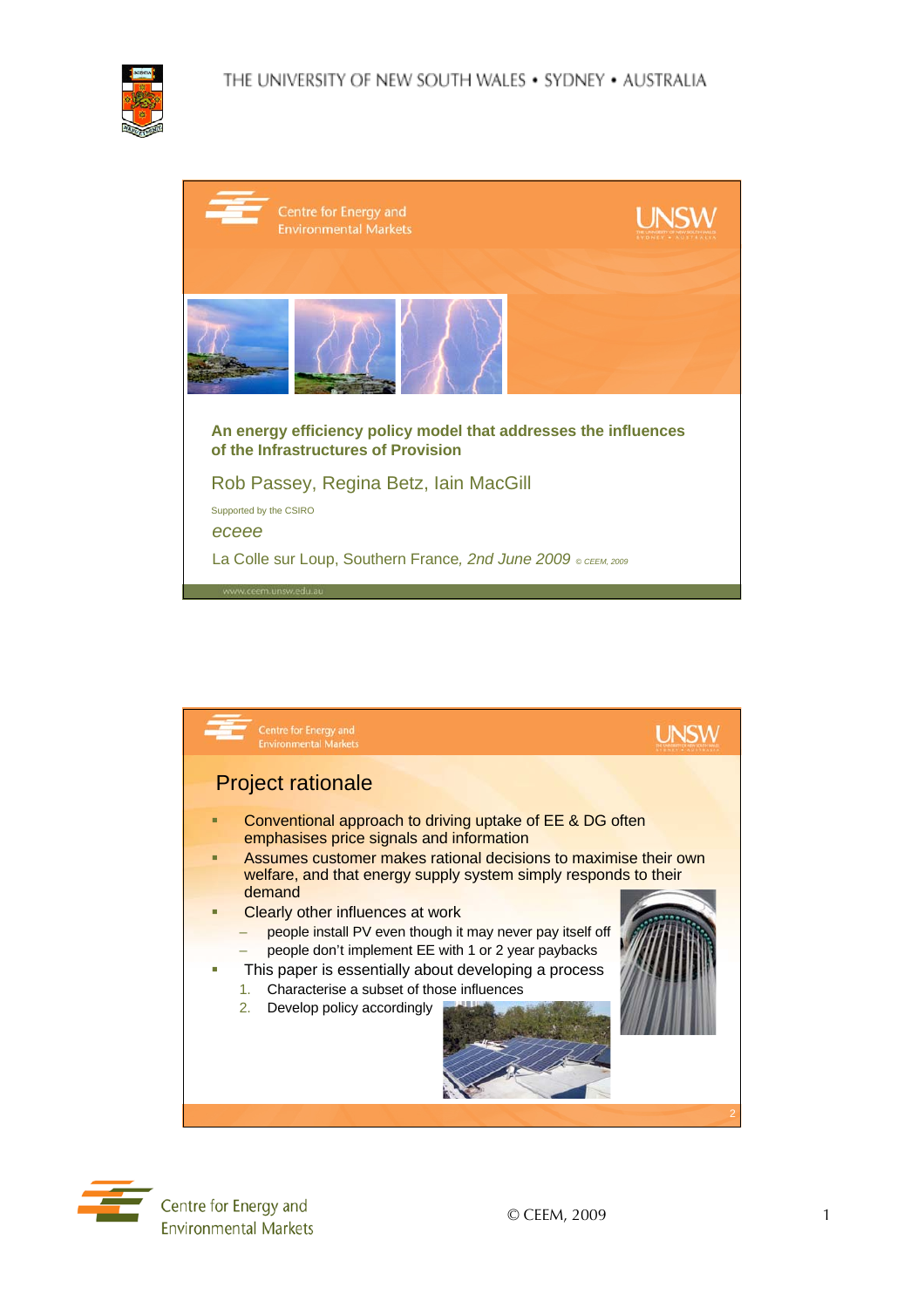





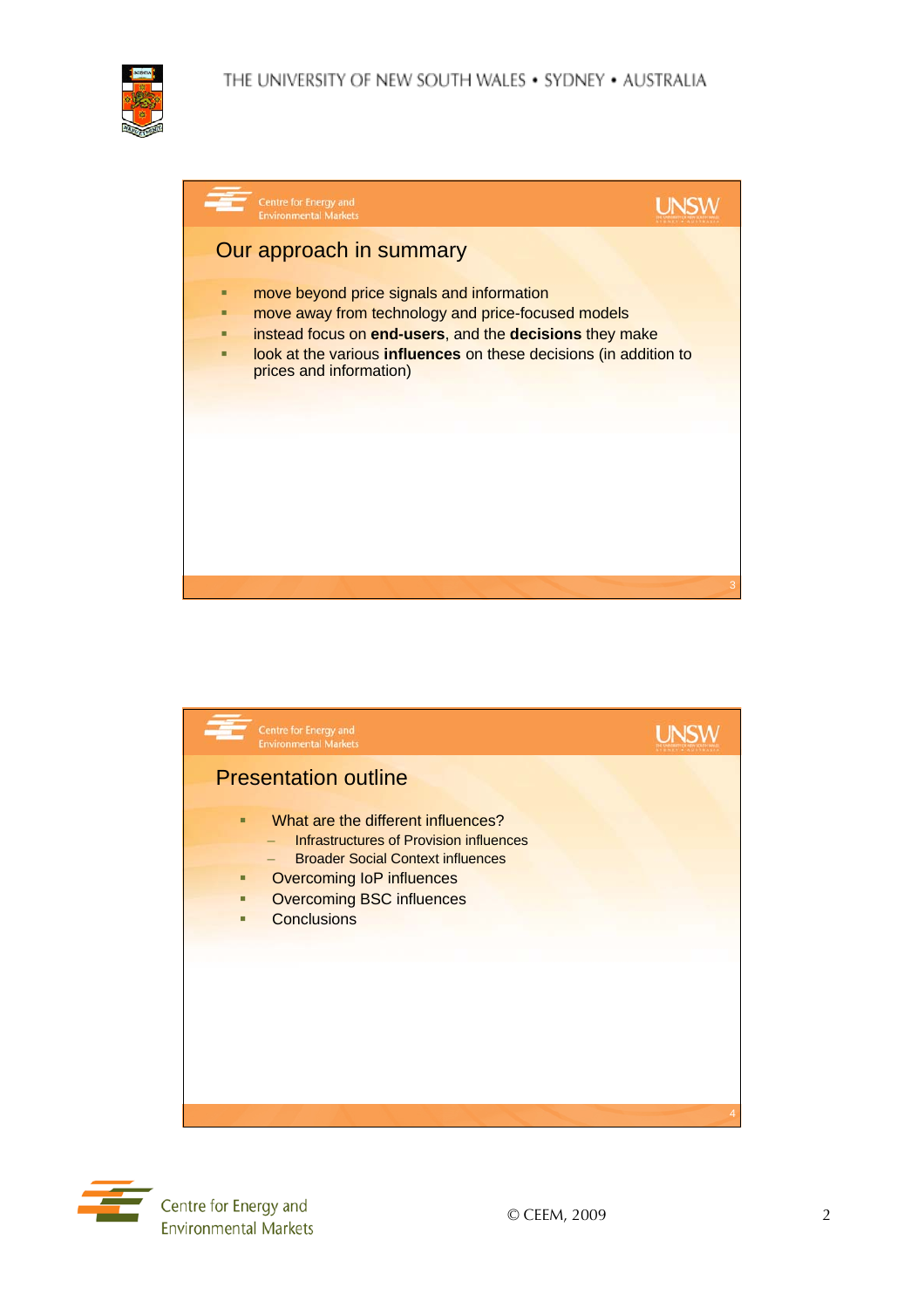## THE UNIVERSITY OF NEW SOUTH WALES . SYDNEY . AUSTRALIA









Centre for Energy and **Environmental Markets**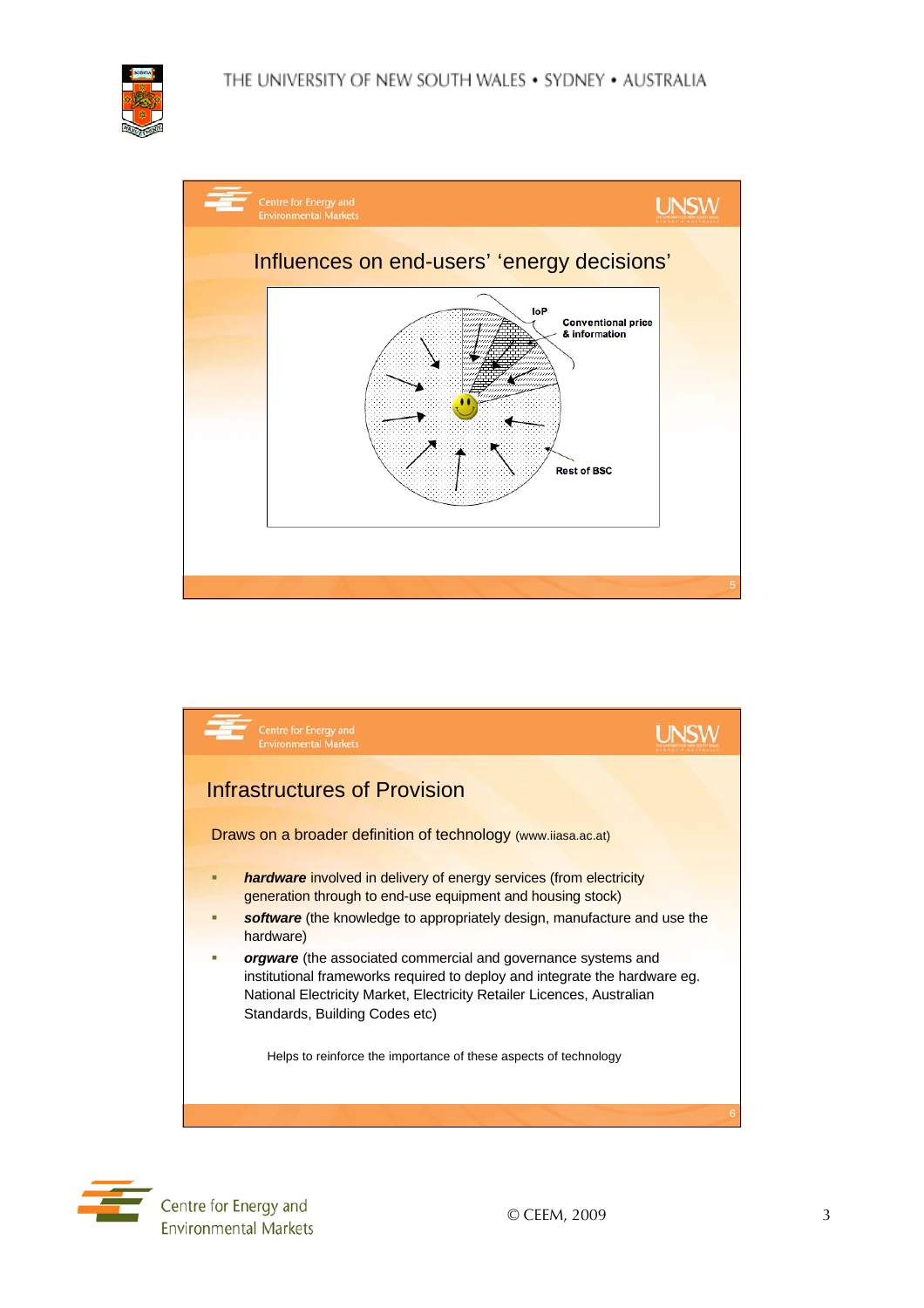

| Centre for Energy and<br><b>Environmental Markets</b>                              |
|------------------------------------------------------------------------------------|
| Residential hot water service case study                                           |
| <b>Examples of loP influences</b>                                                  |
| <b>Energy supply industry:</b><br>1.                                               |
| Those more derived from the energy supply industry                                 |
| eg. near universal supply of cheap electricity                                     |
| eg. the nature of the electricity tariffs (cheap off peak -> storage heaters)      |
| eg. high standing charges reduce incentive to reduce electricity use               |
| eg. sale of ACs by electricity retailers                                           |
| Associated physical infrastructure:<br>2.                                          |
| Those related to the infrastructure more closely associated with the end-user      |
| eg. whether the householder owns the premises                                      |
| eg. State & local government building regulations and requirements                 |
| eg. solar access, both at the time of installation and in the future               |
| 3.<br>End-user technology:                                                         |
| Those that are more directly related to the technologies themselves                |
| eg. higher capital cost of solar water heaters                                     |
| eg. relative availability of SWHs vs conventional                                  |
| eg. availability of personnel to install and maintain them                         |
| System that supplies hot water energy service is not simply meeting demand of end- |
| users, but is also shaping that demand<br>7                                        |



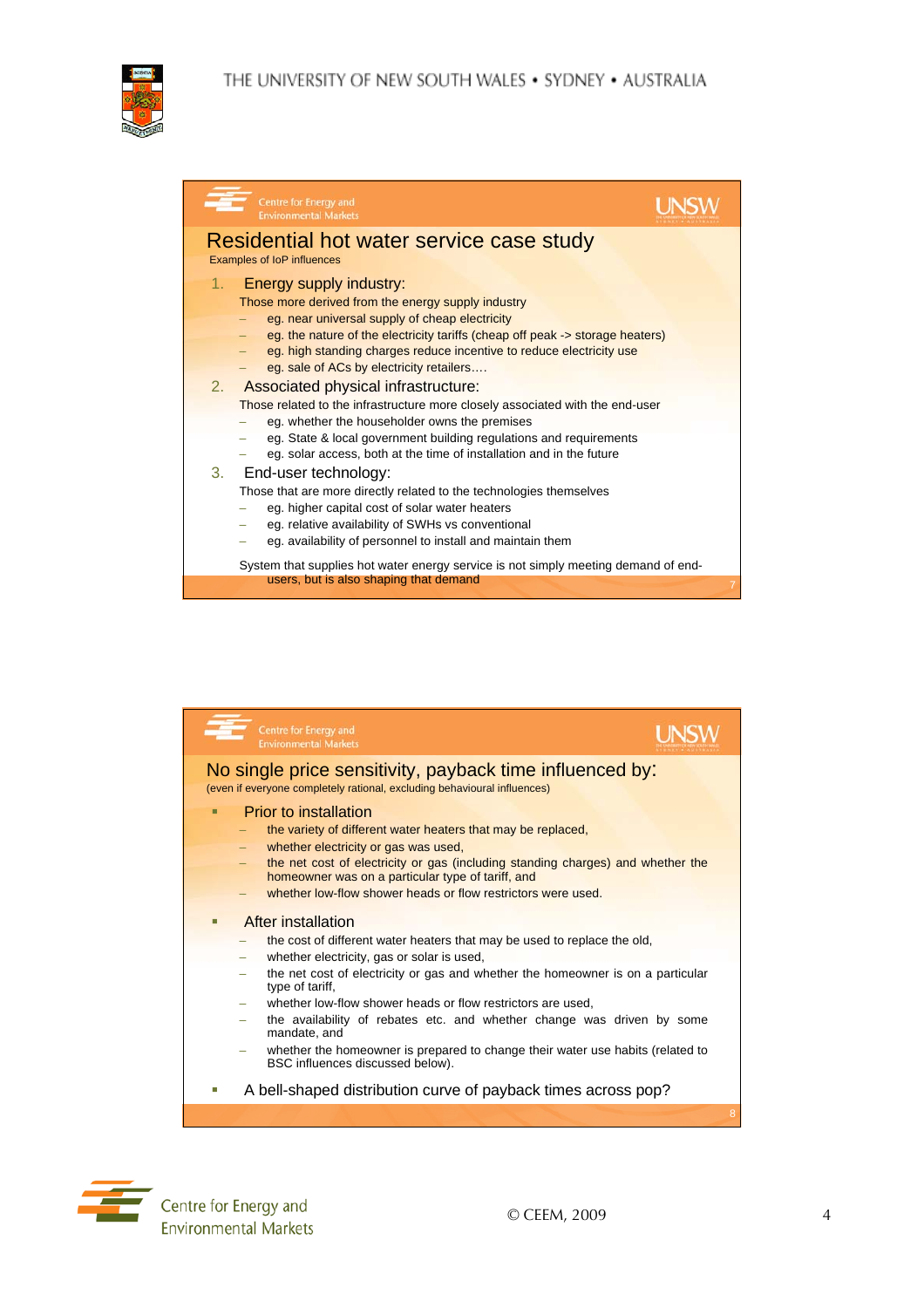## THE UNIVERSITY OF NEW SOUTH WALES . SYDNEY . AUSTRALIA



| Centre for Energy and<br><b>Environmental Markets</b>                                                                                                                                                                                                                                                                                                                                                                |   |
|----------------------------------------------------------------------------------------------------------------------------------------------------------------------------------------------------------------------------------------------------------------------------------------------------------------------------------------------------------------------------------------------------------------------|---|
| <b>Broader Social Context influences</b>                                                                                                                                                                                                                                                                                                                                                                             |   |
| Energy use and interest in EE options:<br>Supply-side mentality: buy bigger water heater, not use low-flow<br>showerheads<br>Fixed budget to build house, little left over for 'discretionary items'<br><b>Emergency situation usually means replacement with what had before</b><br>Prefer to be wise cynic not naïve green ideologue<br><b>Evening water use reduces effectiveness of SWHs with off peak boost</b> |   |
| Response to programs aiming to drive EE<br>Cultural differences, language barriers, workshops unfamiliar<br>Disadvantaged communities difficult to reach<br>Energy use (and GHG emissions) is government & energy industry's<br>problem<br>People tend to discount benefits more than is 'sensible'<br>People are sometimes simply not rational                                                                      |   |
|                                                                                                                                                                                                                                                                                                                                                                                                                      | 9 |



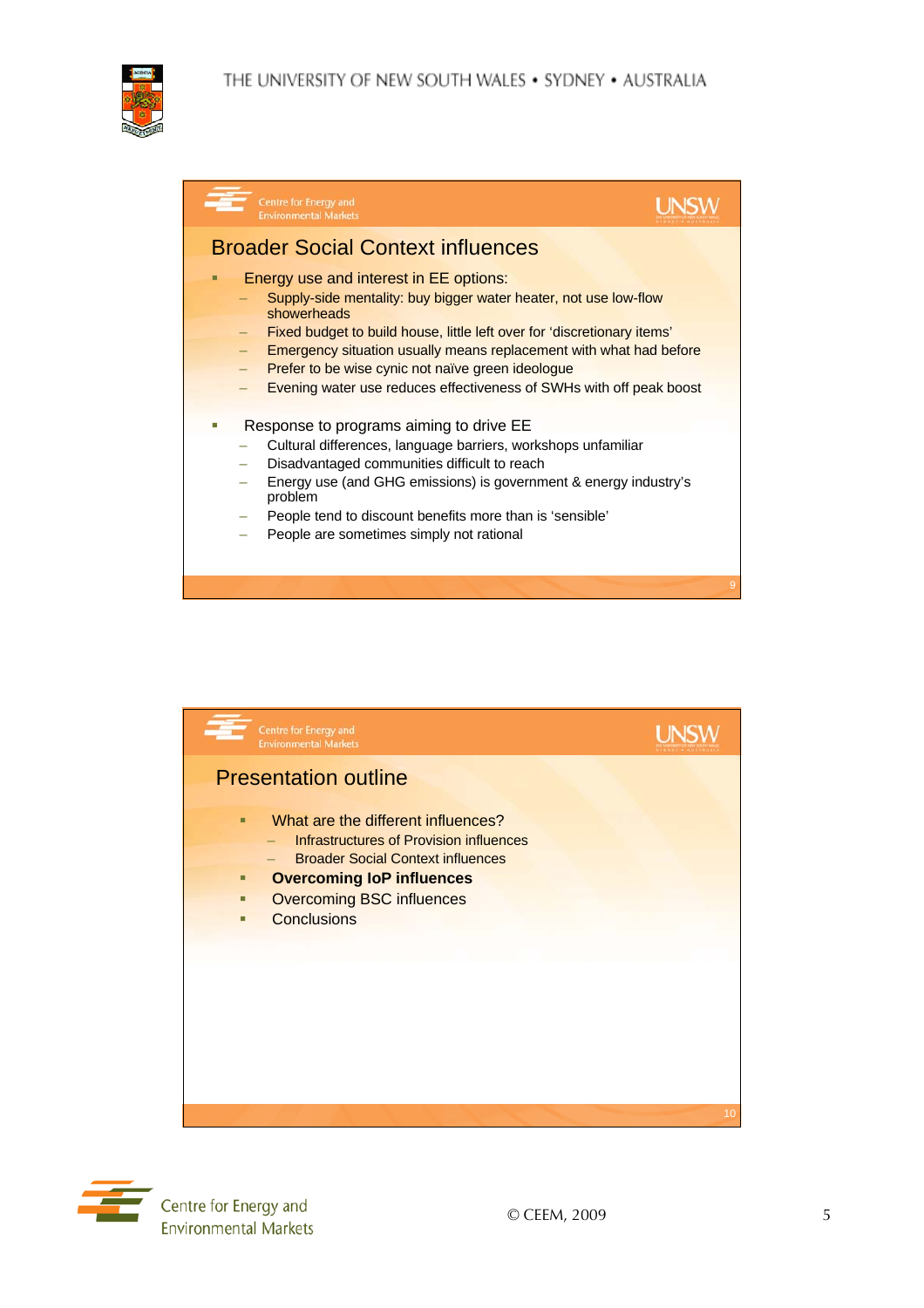

| Centre for Energy and<br><b>Environmental Markets</b>                                                                                                                                                                                                                                                                                                                                                                                                              |    |
|--------------------------------------------------------------------------------------------------------------------------------------------------------------------------------------------------------------------------------------------------------------------------------------------------------------------------------------------------------------------------------------------------------------------------------------------------------------------|----|
| Overcoming IoP influences                                                                                                                                                                                                                                                                                                                                                                                                                                          |    |
| 1. Energy supply industry-related:<br>eg. near universal supply of cheap electricity<br>eg. the nature of the electricity tariffs (cheap off peak -> storage<br>heaters)<br>eg. high standing charges reduce incentive to reduce electricity use.                                                                                                                                                                                                                  |    |
| Suggested policies:<br>Command and control measures help enforce more efficient appliances<br>Capital grants, low interest loans, and White Certificate schemes (or Energy<br>Sales Targets) help overcome upfront costs relative to savings<br>White Certificate schemes (or ESTs) can drive uptake of EE independent of<br>energy tariffs<br>ESCOs help overcome upfront costs relative to savings, and could bundle<br>standing charges into energy use tariffs |    |
|                                                                                                                                                                                                                                                                                                                                                                                                                                                                    | 11 |





Centre for Energy and **Environmental Markets**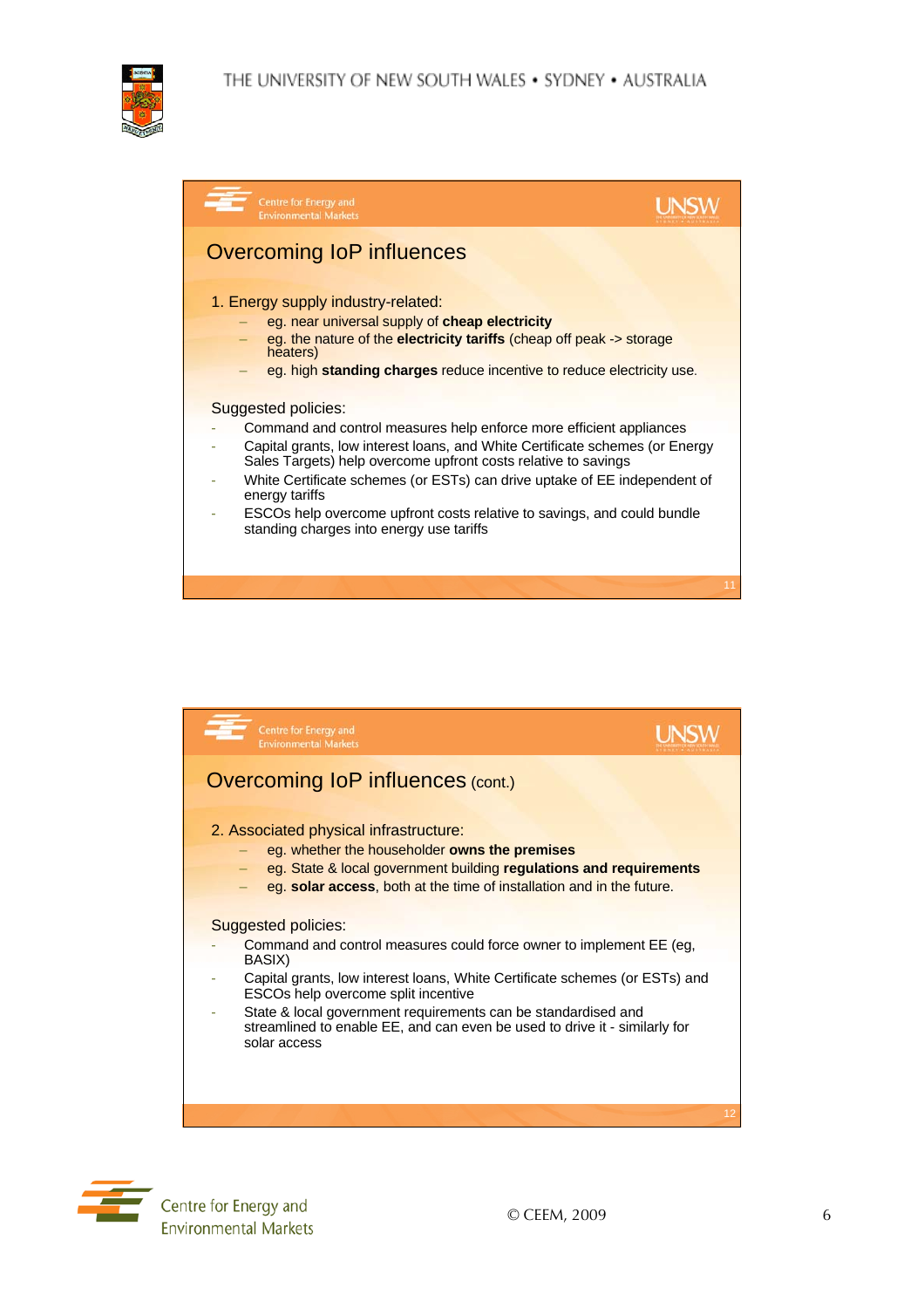

| Centre for Energy and<br><b>Environmental Markets</b>                                                                                                                                                                                                                                                                                                                                                                  |    |
|------------------------------------------------------------------------------------------------------------------------------------------------------------------------------------------------------------------------------------------------------------------------------------------------------------------------------------------------------------------------------------------------------------------------|----|
| <b>Overcoming IoP influences (cont.)</b>                                                                                                                                                                                                                                                                                                                                                                               |    |
| 3. End-user technology:<br>eg. higher <b>capital cost</b> of solar water heaters<br>eg. relative availability of systems<br>eg. availability of personnel to install and maintain them                                                                                                                                                                                                                                 |    |
| <b>Suggested policies:</b><br>Command and control measures, capital grants, low interest loans, White<br>Certificate schemes (or ESTs) and ESCOs can all be used to overcome<br>the upfront cost<br>White Certificate schemes (or ESTs) and ESCOs can be used to 'make'<br>EE hardware more available and reduce their costs<br>Training and certification processes are required to make EE skills more<br>mainstream |    |
|                                                                                                                                                                                                                                                                                                                                                                                                                        | 13 |